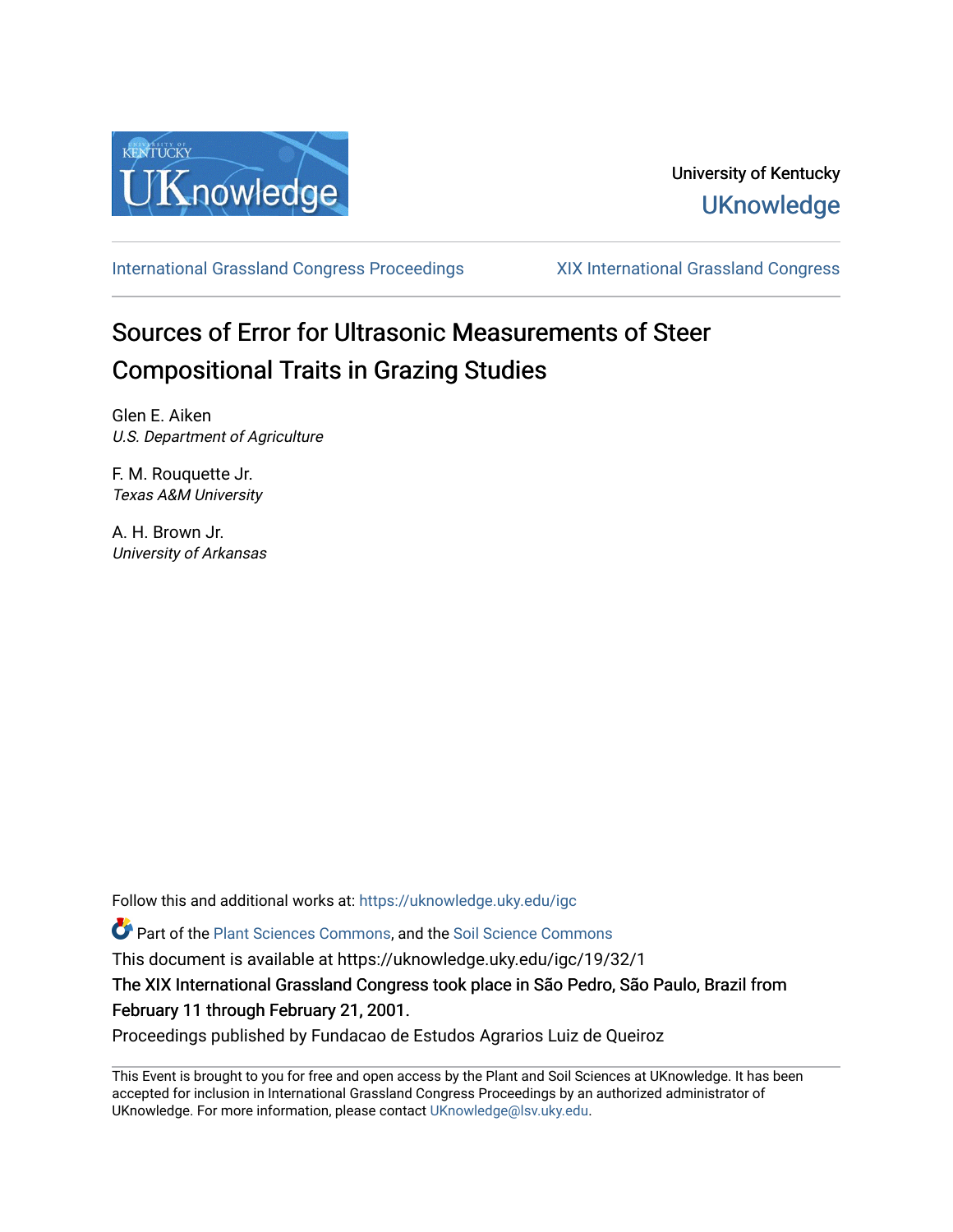# **SOURCES OF ERROR FOR ULTRASONIC MEASUREMENTS OF STEER COMPOSITIONAL TRAITS IN GRAZING STUDIES<sup>1</sup>**

G.E. Aiken<sup>2</sup>, F.M. Rouquette, Jr.<sup>3</sup> and A.H. Brown, Jr.<sup>4</sup>

<sup>1</sup>Mention of trade names or commercial products in the article is solely for the purpose of providing specific information and does not imply recommendation or endorsement by the U.S. Department of Agriculture.

- <sup>21</sup>USDA-ARS, Dale Bumpers Small Farms Research Center, 6883 Highway 23 South, Booneville, Arkansas 72927
- <sup>3</sup>Texas A&M University, Texas Agricultural Experiment Station, P.O. Box 200, Overton, Texas 75684

4 University of Arkansas, Dept. of Animal Sciences, Fayetteville, Arkansas 72701

**Abbreviations**: AB, Angus x Brahman; SAB, Simmental x Angus x Brahman; SBH, Simmental x Brahman x Hereford; EF, external fat; LDA, *longissimus dorsi* area; ADG, average daily gain.

## **Abstract**

Real-time ultrasound technology has potential use for measuring compositional traits in grazing studies. Sources of error with this application must be identified for designing experiments with adequate precision to determine treatment effects. A study was conducted to evaluate breed type (Angus x Brahman, AB; Simmental x [Angus x Brahman], SAB; Simmental x [Brahman x Hereford], SBH), initial body weight, and initial ultrasonic measures as sources of experimental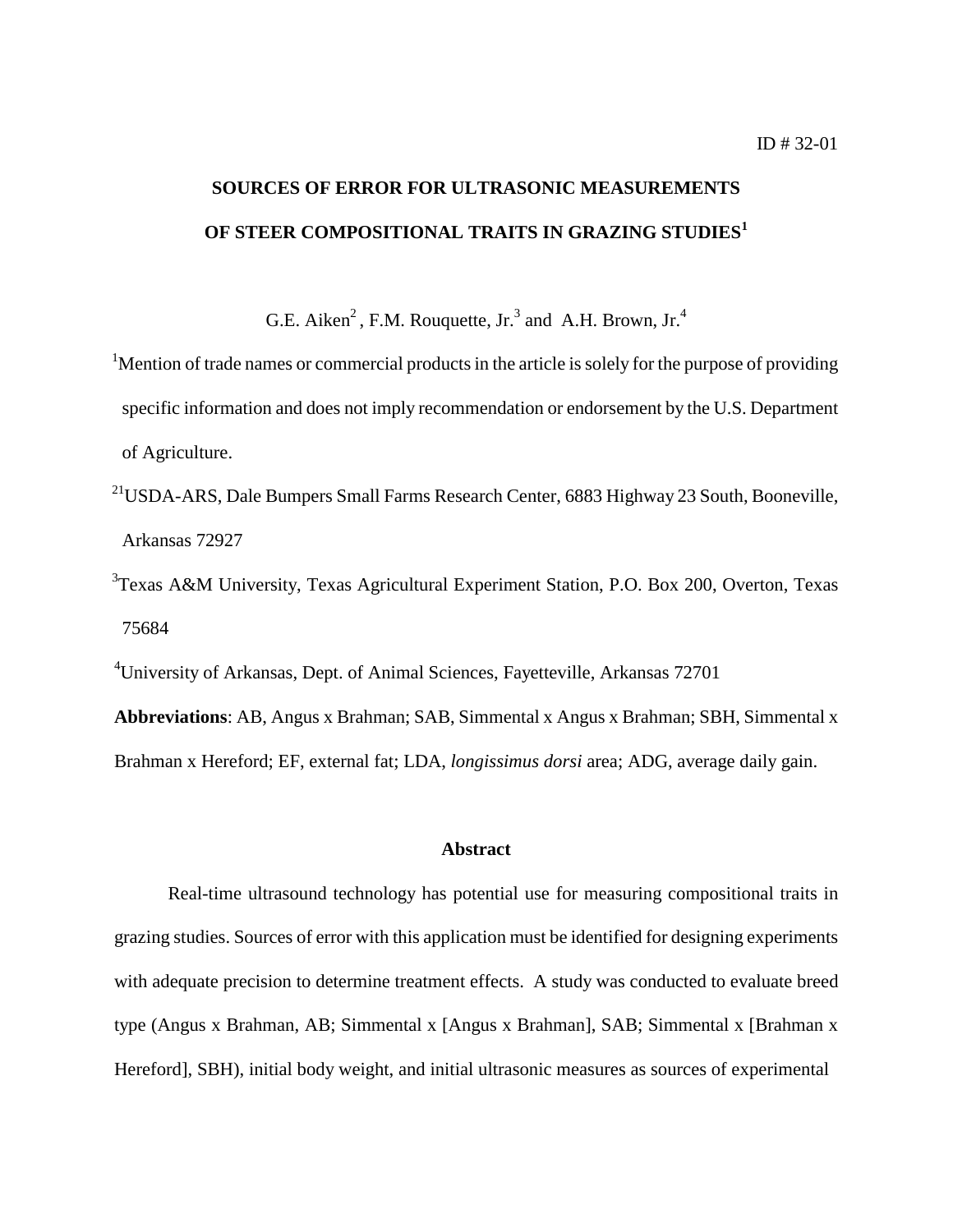error in the analyses of external fat (EF) depths and *longissimus dorsi* (ribeye) areas (LDA). Steers were ultrasonically scanned at the initiation and conclusion of a grazing study that examined stocking rate effects on average daily gain (ADG) and body condition of steers grazing a mixture of rye (*Secale cereale* L.) and ryegrass (*Lolium multiflorum* L.). Breed type did not affect (P > 0.10) final or increases in EF, and curvilinear trends of increased EF with increasing ADG ( $P > 0.10$ ) among the breed types over the range of ADG (0.03 kg  $d^{-1}$  to 1.62 kg  $d^{-1}$ ). The three breed types showed curvilinear increases in LDA as ADG increased, but the trends were different  $(P < 0.05)$  for SBH than for the other two types. Final LDA and magnitude of increases in EF and LDA over the experimental period were influenced  $(P < 0.05)$  by initial body weight. Results indicated that allotting cattle to pastures based on a combination of breed type and body weight should improve precision in detecting treatment effects.

**Keywords:** Grazing, beef cattle, carcass traits, real-time ultrasound

### **Introduction**

Potential for real-time ultrasound technology to measure live cattle compositional traits has been reported (Stouffer, et al., 1961; Perkins et al., 1992; Griffin et al., 1999). Ultrasound instruments have been used to predict carcass traits of feedlot cattle and to make genetic selection decisions (Wilson et al., 1997). Based upon a review of the literature, Wilson (1997) determined that correlation coefficients between carcass and live animal ultrasonic measures of EF and LDA averaged 0.86 and 0.74, respectively.

Real-time ultrasound technology also has application for studying growth and development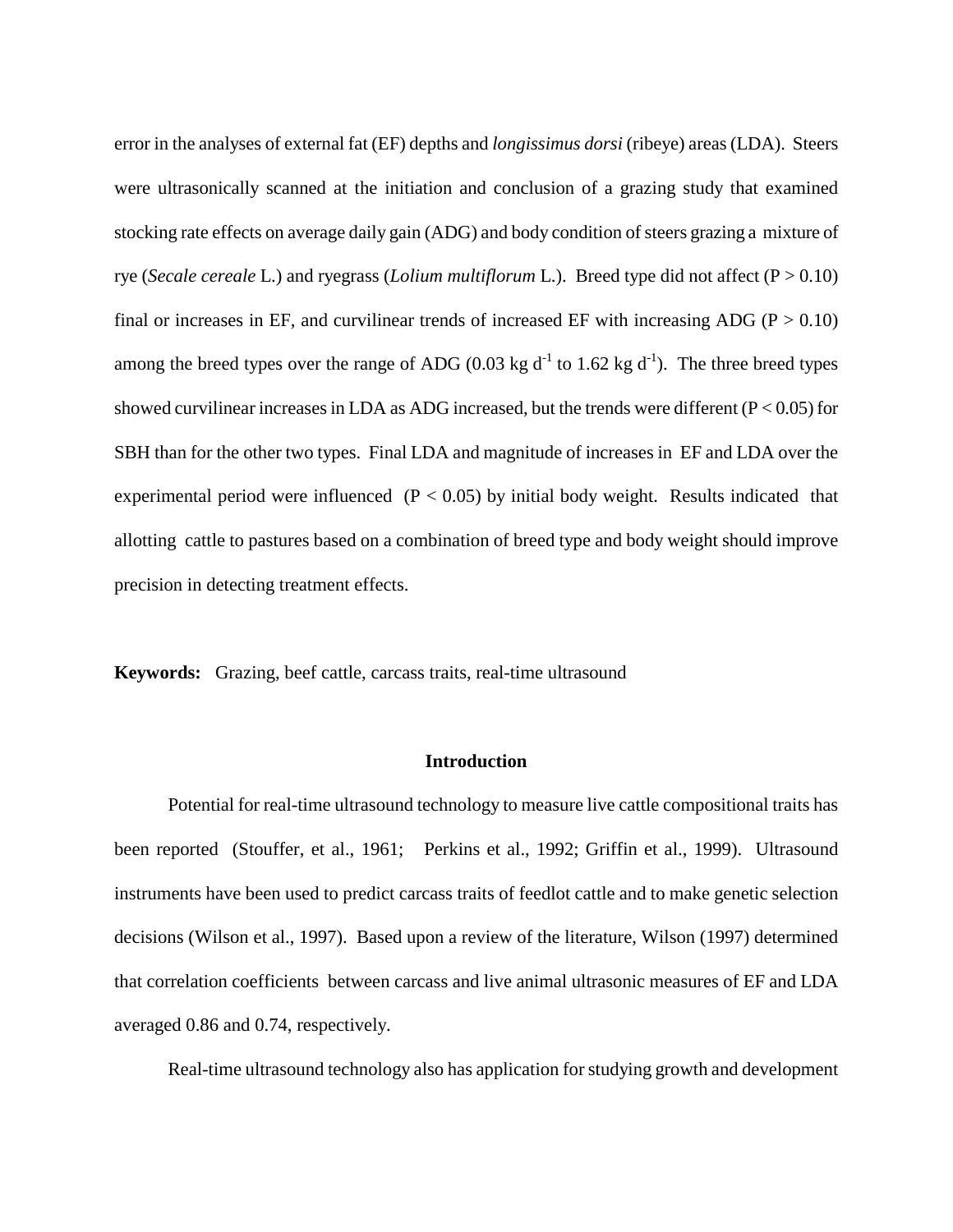in grazing research. Many cattle producers have vertically integrated their operations by retaining ownership of their calves through the feedlot. Furthermore, cattle marketing is becoming more value-based. Awareness of body condition and composition response with forage and grazing systems could assist in making management decisions and strategies. Ultrasound technology holds promise for determining treatment effects on compositional traits and subsequent evaluations of feedlot performance and carcass traits; however, sources of error in using ultrasound for these applications must be identified to design experiments that minimize experimental error. The objective of this research was to evaluate breed type, initial body weight, and initial ultrasonic measures as possible sources of inflated error in compositional measurements taken in grazing studies.

### **Material and Methods**

Ultrasound scan data were collected from yearling steers grazed at the Texas A&M University Research and Extension Center at Overton, in northeast Texas. The study determined effects of stocking rate (3.7, 5.2, and 6.7 steers ha<sup>-1</sup>) on steer ADG for a mixture of >Maton= rye and >TAM-90' ryegrass. Stocking rates were assigned to pastures in a randomized block design with two replications. Steers were stratified by breed type and weight into groups and these groups were randomly allocated to pastures. Three breed types were used: Angus x Brahman, 50:50,  $n = 41$ ; Simmental x (Angus x Brahman), 50:25:25,  $n = 25$ , and Simmental x (Brahman x Hereford), 50:25:25, n = 32. Stocking rates were assigned to pastures in a randomized complete block design. Cattle were weighed unshrunk and placed on pastures on 24 November, 1998 (initial body weights: AB = 234  $\forall$  11 kg; SAB = 302  $\forall$  12 kg; SBH = 263  $\forall$  14 kg) and weighed at 28-d intervals, and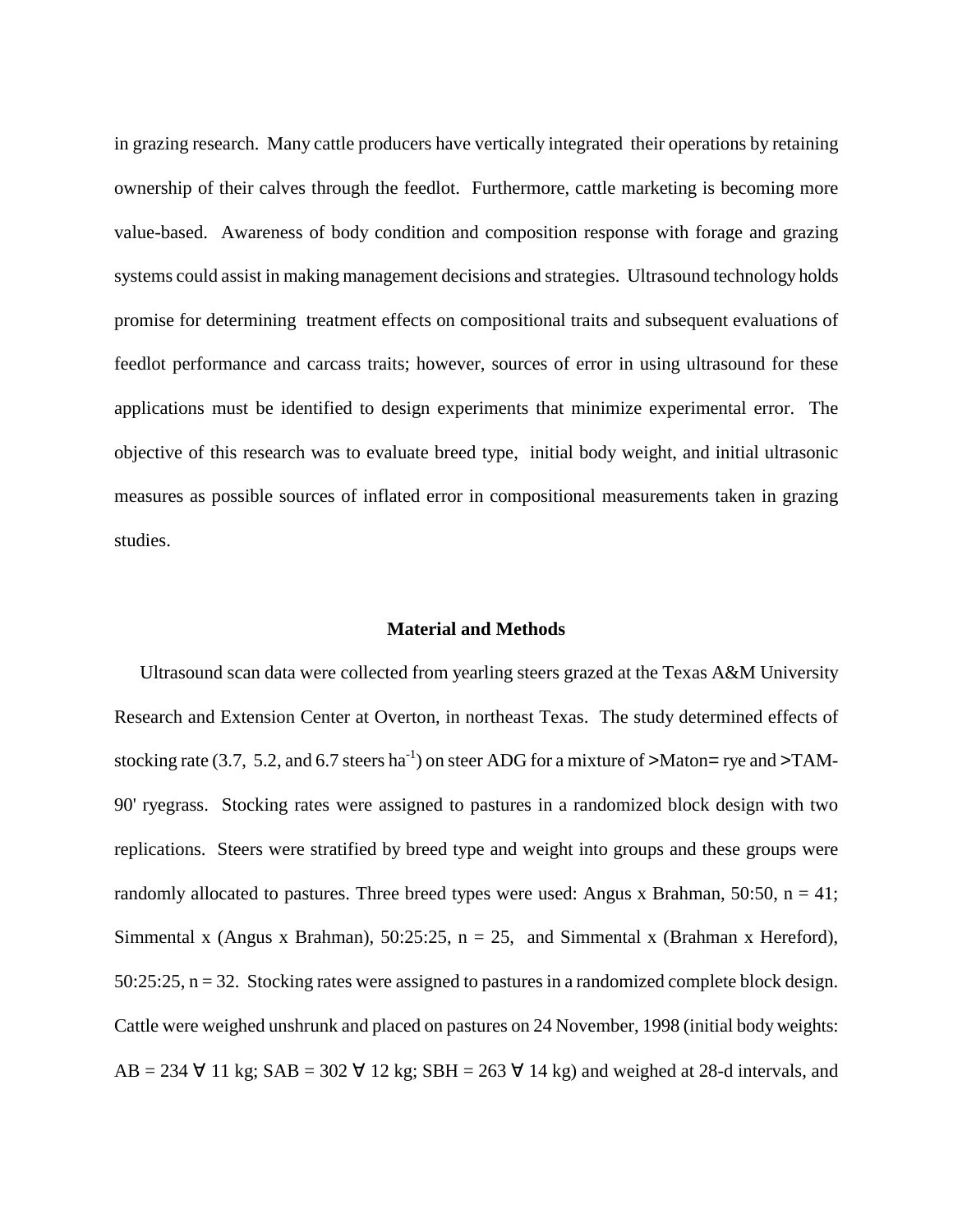terminated on 12 May, 1999.

Ultrasound scans were taken for each steer using an Aloka SSD-500V (Tokyo, Japan) instrument. Cross-sections of the *longissimus dorsi* muscle were scanned between the 12<sup>th</sup> and 13<sup>th</sup> ribs. Ultrasound scans were taken 1 day prior to initial weights and 1 day following obtaining terminal weights. A well-trained technician measured EF depth and LDA using the Beef Information Manager Program of Critical Visions, Inc (Atlanta, GA). Final measurements of EF and LDA were analyzed for effects of breed and ADG in a statistical model that evaluated breed as a discreet variable and ADG as a continuous variable (Littel et al., 1991). Correlation analyses were performed to determine associations of final measures and increases in EF depth and LDA (final minus initial) with intial body weight and initial ultrasonic measures.

#### **Results and Discussion**

Final EF thickness among breed types showed similar  $(P > 0.10)$  curvilinear increases as ADG increased (Fig. 1). The overall relationship (EF thidkness =  $0.03 + 0.06$  ADG +  $0.14$  ADG<sup>2</sup>;  $R<sup>2</sup> = 0.51$ ) indicated that EF depth increased (P < 0.05) at an increasing rate with ADG. For the specific breed types used in this experiment, there was no interference in EF measures associated with breed types which ranged from 25 to 50% Brahman, 0 to 50% Simmental, 25 to 50% Angus, and 0 to 25% Hereford.

Final LDA exhibited curvilinear increases as ADG increased, but there was a difference among the breed types in the linear ( $p = 0.08$ ) and quadratic ( $p < 0.05$ ) terms. Longissimus dorsi areas for BA (Final REA = 38.6 - 0.9 ADG + 12.6 ADG<sup>2</sup>; R<sup>2</sup> = 0.65) and SBH (Final REA = 39.3 + 9.3 ADG + 6.2 ADG<sup>2</sup>;  $R^2 = 0.74$ ) increased at a declining rate with increases of ADG (negative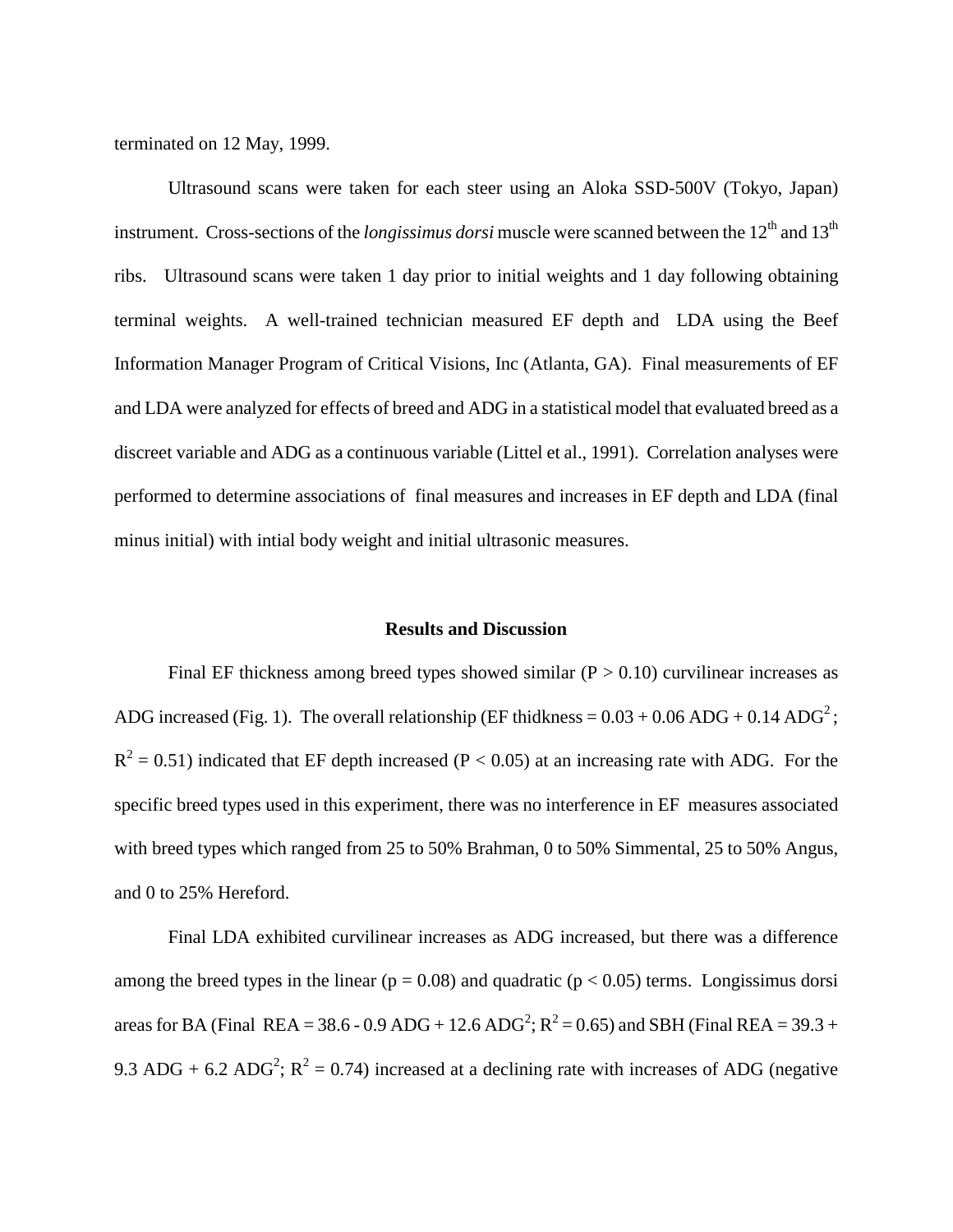quadratic term), but SAB (Final LDA = 37.3 + 32.3 - 10.4 ADG<sup>2</sup>;  $R^2 = 0.710$ ) increased at an increasing rate (positive quadratic term) with higher ADG. These differences suggest that breed type should be considered when designing grazing experiments. Numbers of calves for each breed type were too low to make valid conclusions regarding breed type responses to ADG. The intent of this study was to analyze the effect with a number of calves for each breed type that represents what would be used in a typical experiment; thereby using the effect as an indicator of error if breeding is assumed similar. Researchers routinely block by breed type when designing experiments with distinctive breed types; however, careful attention should be made for experiments that take ultrasound measurements with diverse mixtures of breed. Characteristics should be identified (e.g., distinctive color patterns of hair coat, body frame and size, and *Bos indicus* characters) and, if possible, randomly allotted across all experimental pastures.

Final EF and LDA were correlated with initial body weight (Table 1). These data suggest that initial ultrasound measurements should be used in allocating animals to pastures; however, initial body weight was also highly correlated with initial EF  $(0.58; p < 0.001)$  and initial LDA  $(0.61; p < 0.001)$ . Therefore, blocking by body weight for allocation to pastures should sufficiently reduce extraneous error.

Ultrasound scan results from this experiment indicate that breed type and initial body weights may inflate experimental error associated with ultrasonic measures. Cattle should therefore be allocated to pastures based on breed type and body weight. Although it was not a part of the study, scan interpretations will certainly influence the accuracy and precision of the measures. Obtaining quality ultrasound scans and their interpretation by trained technicians will also help to reduce errors.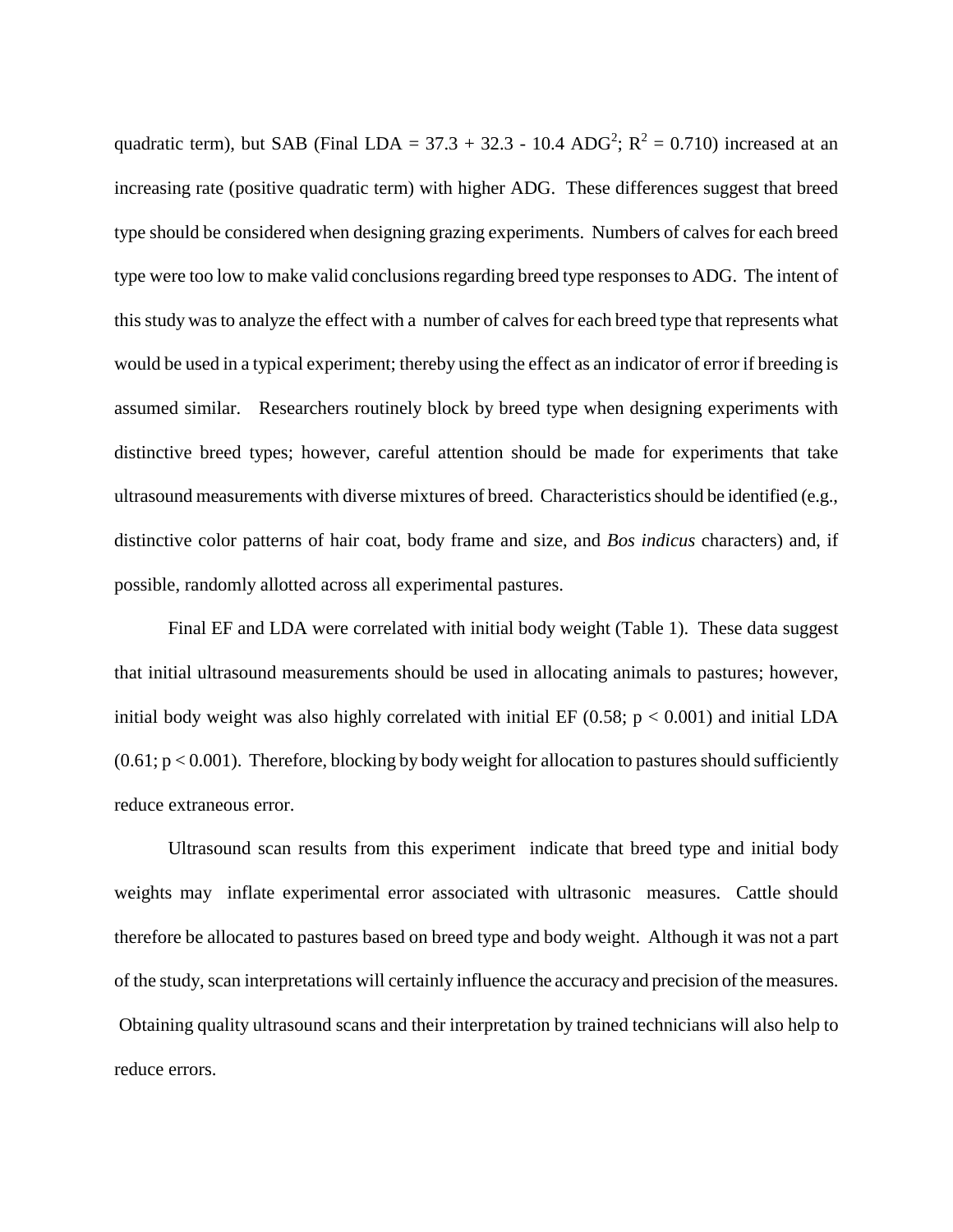#### **References**

**Griffin, D.B., Savell J.W., Recio R.P., Garrett R.P. and Cross H.R.** (1999). Predicting carcass composition of beef cattle using ultrasound technology. J. Anim. Sci. **77**:889-892.

**Littel, R.C., Freund R.J. and Spector P.C.** (1991). SAS System for Linear Models. SAS Institute, Inc. Cary, NC.

Perkins, T.L., Green R.D. and Hamlin K.E. (1992). Evaluation of ultrasonic estimates of carcass fat thickness and longissimus muscle area in beef cattle. J. Anim. Sci. **70**:1002-1010.

**Stouffer, J.R., Wallentine M.V., Wellington G.H. and Diekmann A**. (1961). Development and application of ultrasonic methods for measuring fat thickness and rib-eye area in cattle and hogs. J. Anim. Sci. **20**:759-767.

**Wilson, D.E.** (1997). Using real-time ultrasound to improve body composition traits in beef cattle. Intermountain Cow Symp. Twin Falls, Idaho.

**Wilson, D.E., Rouse G., Steinkamp K. and Greiner S.** (1997). Real-time ultrasound measurements for body composition traits in Iowa Cattlemen=s Association test station bulls. A.S. Leaflet R1436. 1997 Beef Research Rep. Iowa State University.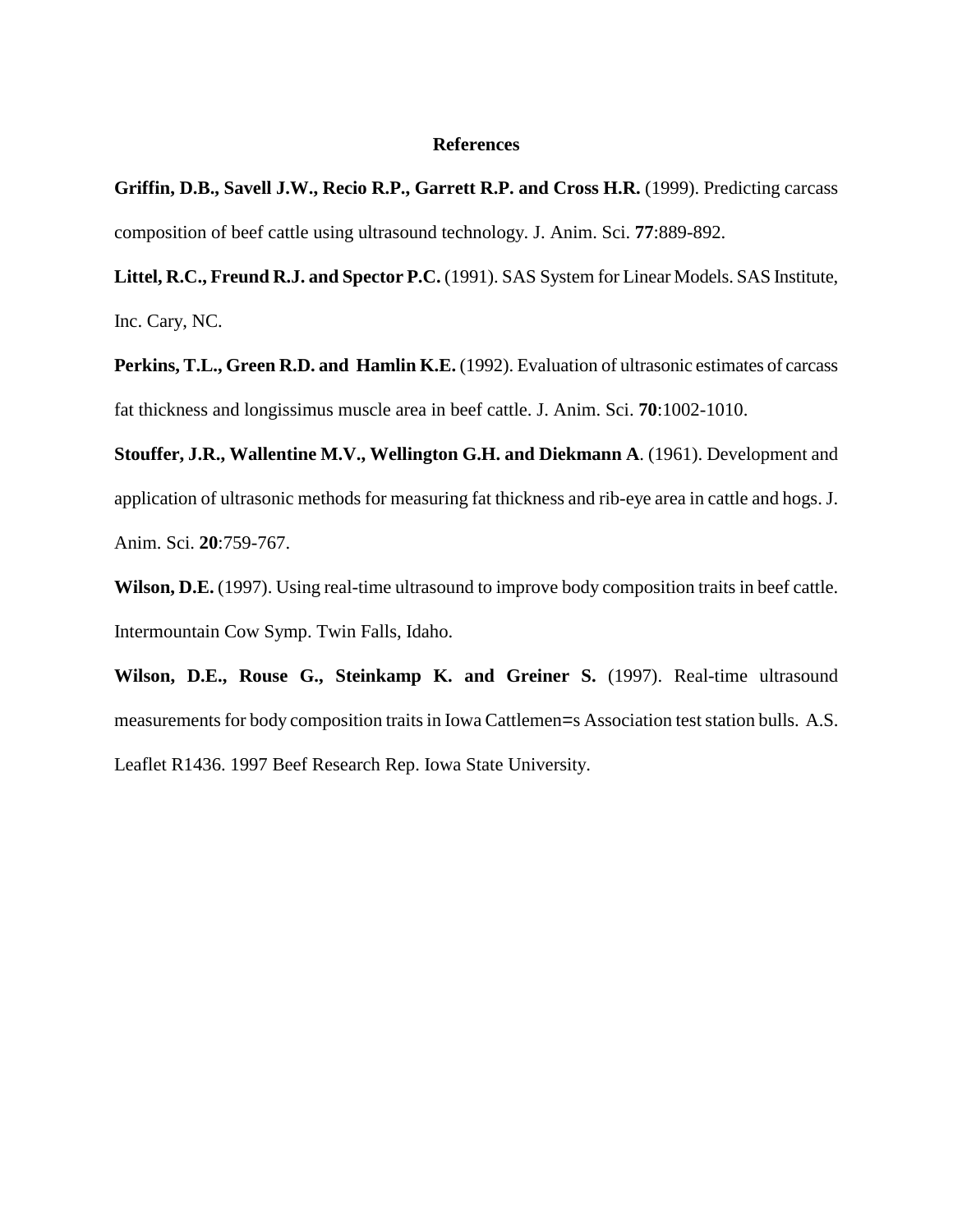**Table 1 -** Correlation coefficients between initial measures of external fat (EF) depth, *longissimus dorsi* area (LDA), and body weight and final measures of EF, LDA and increases in EF and LDA  $(n = 91)$ .<sup>†</sup>

|                     | Final    |            | Increases  |            |
|---------------------|----------|------------|------------|------------|
|                     | EF       | <b>LDA</b> | EF         | <b>LDA</b> |
| Initial EF          | 0.16     | $0.25*$    | $-0.39***$ | 0.06       |
| <b>Initial LDA</b>  | 0.02     | $0.24*$    | $-0.27**$  | $-0.34***$ |
| Initial body weight | $0.27**$ | $0.35***$  | $-0.06$    | $-.01$     |

† External fat and LDA measurements were taken using real-time ultrasound.

‡ Increases of EF and LDA over the duration of the grazing trial.

 $*, **$ ,  $***$  Significant at P < 0.05, P < 0.01, and P < 0.001 levels of significance, respectively.